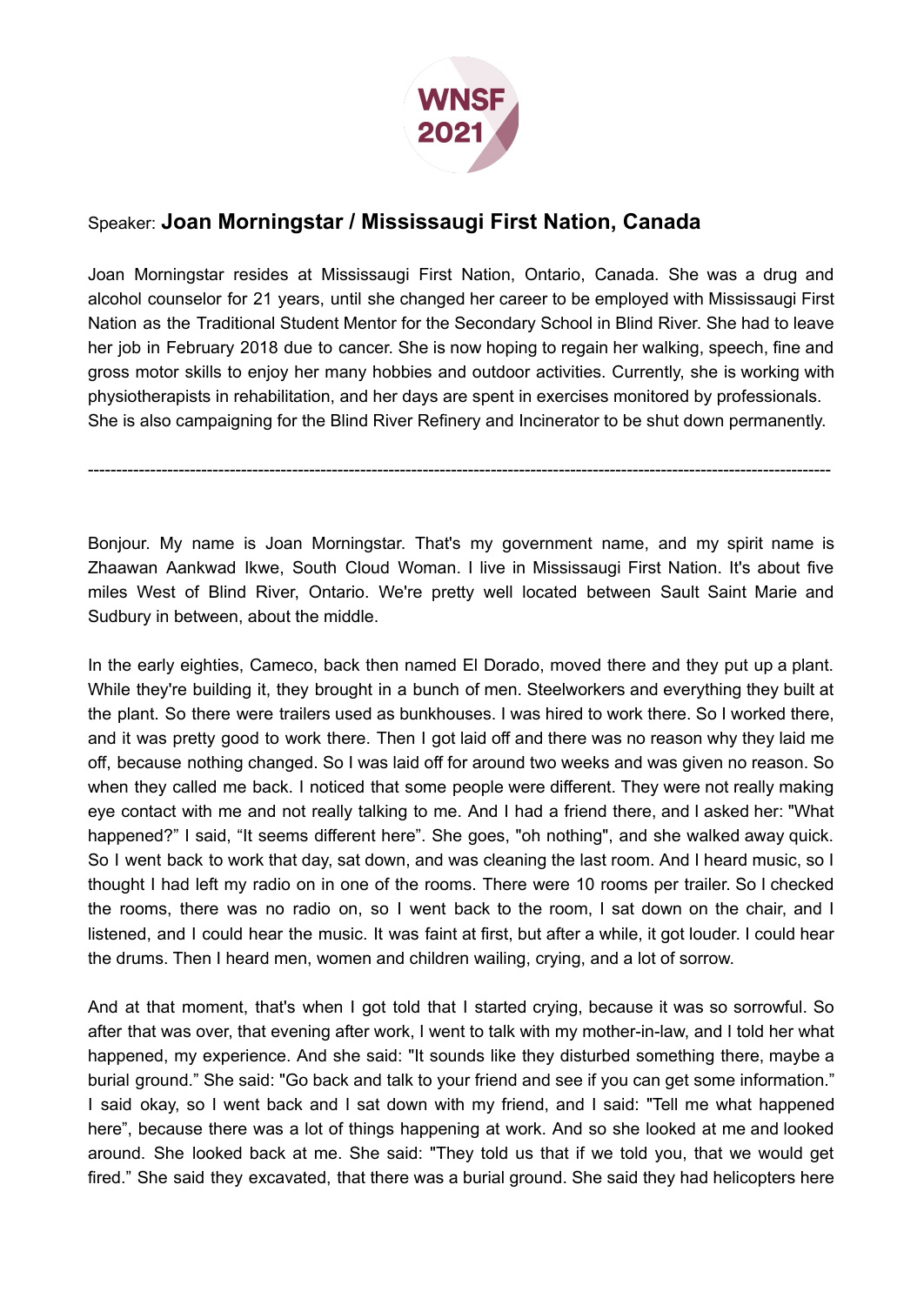

and lights hooked up 24/7. She said they took everything out. She said the archeologist and everything was there. So with that, she got up and left.

And I went back that evening and told my mother-in-law: "Yeah, they did dig up a burial ground." So she told me to make an offering. And go there and make that offering with food and tobacco and that. I said okay. So that weekend, me and my husband then we went by canoe. We parked along the bank. We had to climb up on the bank as we had snuck on the land of Cameco. We got to the tree line. And we walked in. And that's when we could see all the indentations where they had done the digging. The rectangles, squares and everything on the ground. So I met them, could still feel them, and I talked with them. I thanked them for reaching out to me. And I could hear the drums and singing and everything again. I sat down, I started crying. And then we put our offerings and then we left and went back and talked to my mother-in-law. And she told me: "They reached out to you." She said: "Try to bring our people back home."

So that's, that's been, you know, since, well, 1982 that I started this, and now it's 2021.

And now, I feel motivated again that maybe this time, I'll get them home with their sacred items. Because I know when our people get buried, they get buried with their sacred items. I don't want them hanging up no more in the museum or nothing. They have to be buried again. And I just want to bring the people home.

## *Joan, how far away is the refinery and the incinerator from your reserve here?*

Well if you go from here, it's 1.6 kilometers, but there's people on the other side of the highway that live closer. But you don't see none of that information in Cameco's reports, because they always say we refer to Blind River, being the furthest of our community. It's like Mississaugi First Nation is invisible to them. They got an emergency evacuation plan for the golf course. They got an emergency evacuation plan. There's a high school yard over here. They got an emergency evacuation for that. But no mention of Mississaugi who live right on their doorsteps. Basically, we have no emergency evacuation. If their bells went off today, do you think I could hear them? And because I've got disabilities right now, I have cancer from what I believe was caused by that refinery. I've got lung cancer, and from the lung cancer, the doctor said it was the first time they had seen cancer attack the motor skills. The fine and gross, the talking skills and the walking. I'm doing better than I was last year.

## Do you think that's because you're so close to the refinery, or do you think it might have something *to do with the incinerator that they put in as well?*

Well, when they had that fallout way back in 1991, I think, or 1990, there was over a hundred and some Gallon K that was released. And I remember waking up that morning. Our car was white, it was all covered with this yellowish stuff. Yellowish, greenish stuff. It was all covered. So I went out there, and I took some off the car with my hand. My husband then came out too to look and we